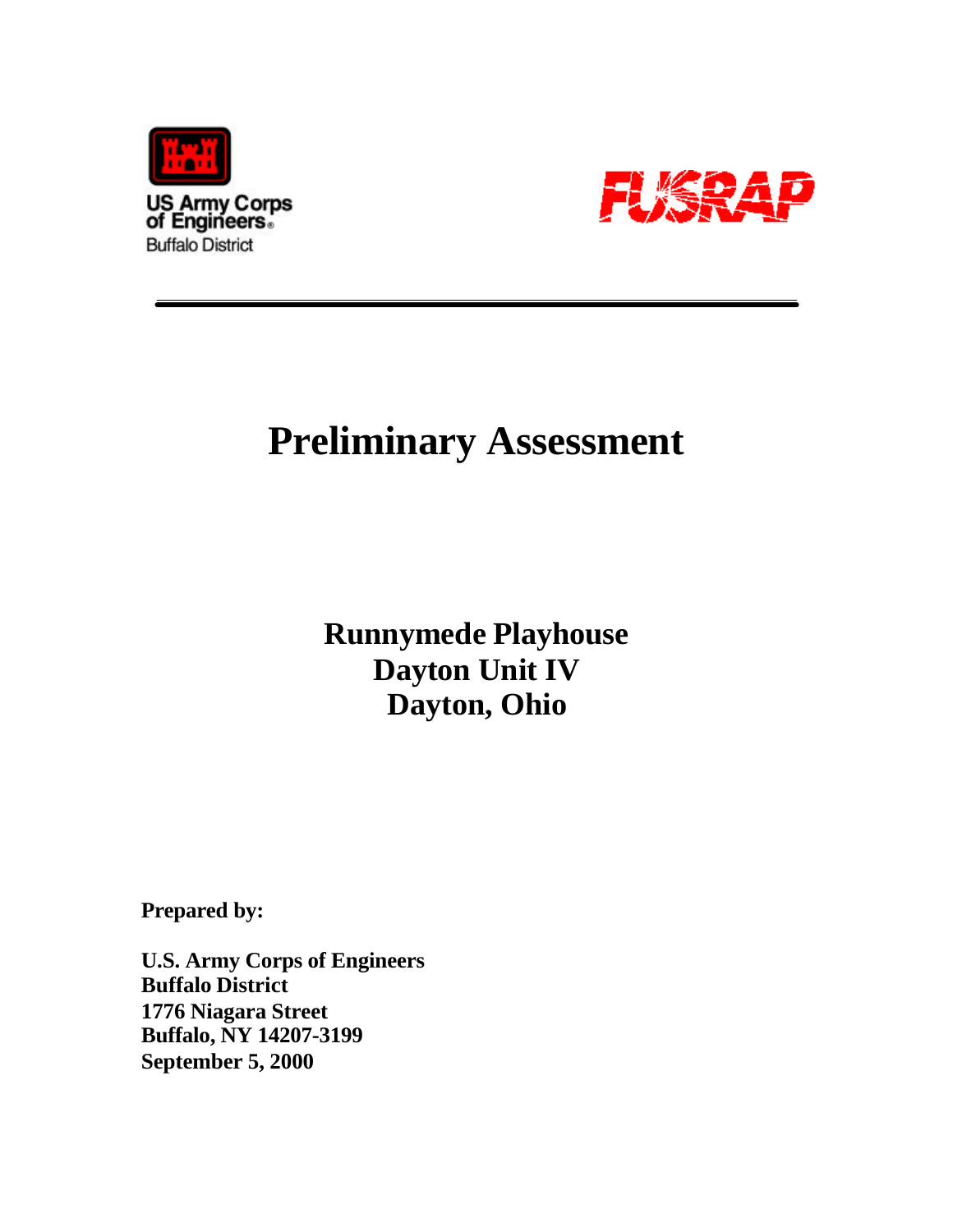# **TABLE OF CONTENTS**

|                |                     | 2.0 SITE DESCRIPTION, OPERATIONAL HISTORY, AND WASTE CHARACTERISTICS  1 |  |
|----------------|---------------------|-------------------------------------------------------------------------|--|
| 2.1            |                     |                                                                         |  |
| 2.2            |                     |                                                                         |  |
| 2.3            |                     |                                                                         |  |
| 3.0            |                     |                                                                         |  |
| 3.1            |                     |                                                                         |  |
| 3.2            |                     |                                                                         |  |
| 3.3            |                     |                                                                         |  |
| 4.0            |                     |                                                                         |  |
| 4.1            |                     |                                                                         |  |
| 4.2            |                     |                                                                         |  |
| 4.3            |                     |                                                                         |  |
| 5.0            |                     |                                                                         |  |
| 5.1            |                     |                                                                         |  |
| 5.2            |                     |                                                                         |  |
| 5.3            |                     |                                                                         |  |
| 6.0            |                     |                                                                         |  |
|                | <b>ATTACHMENT A</b> |                                                                         |  |
| FIGURE $1.0$ : |                     |                                                                         |  |
| FIGURE 1.1:    |                     |                                                                         |  |
|                | <b>ATTACHMENT B</b> |                                                                         |  |
|                |                     |                                                                         |  |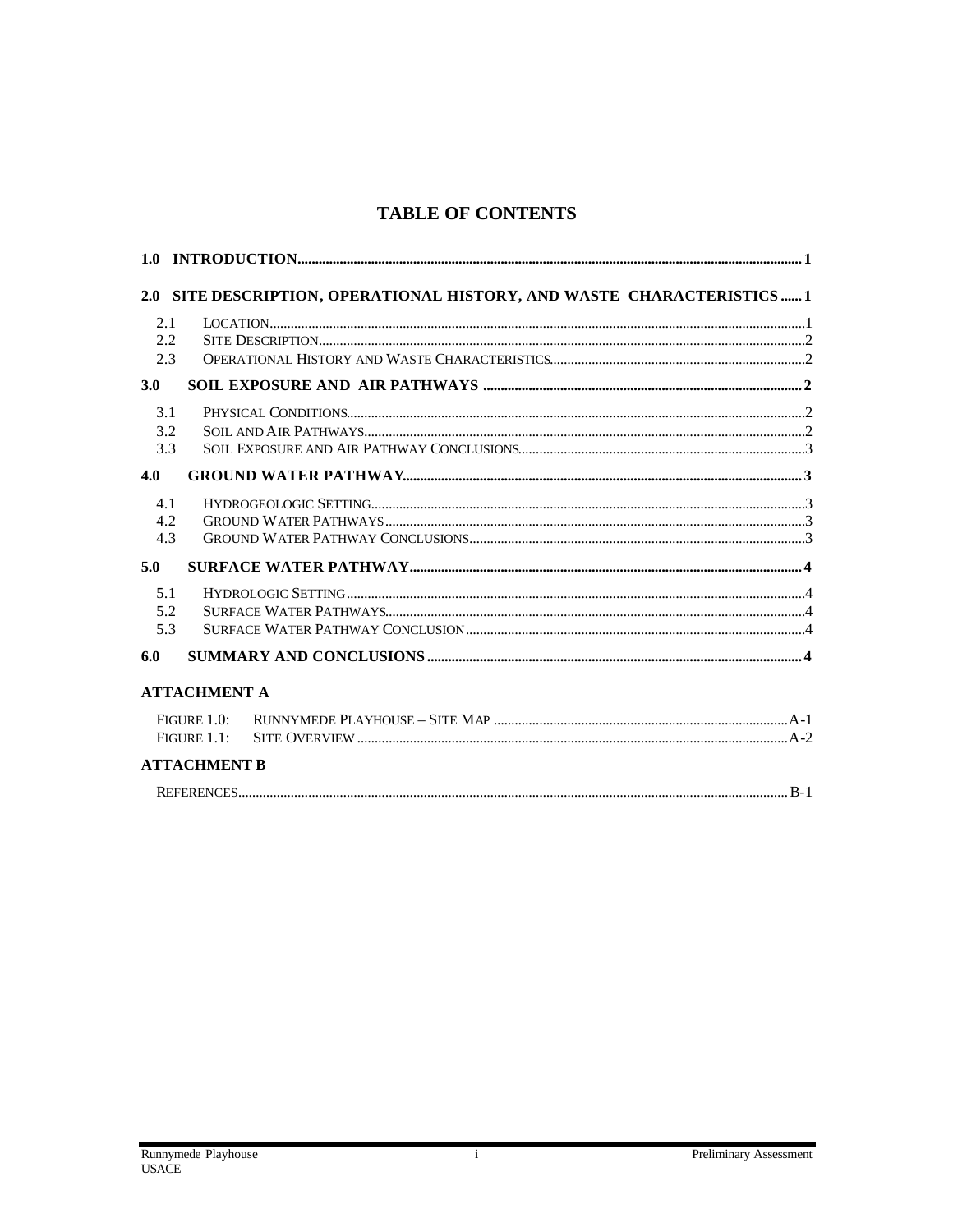#### **1.0 INTRODUCTION**

A Preliminary Assessment was performed, by the United States Army Corps of Engineers (USACE), on the Runnymede Playhouse site, also referred to as Dayton Unit IV, under the authority of the Comprehensive Environmental Response, Compensation and Liability Act. The purpose of this assessment was to review information to determine the need for further action by USACE, under the Formerly Utilized Sites Remedial Action Program (FUSRAP), to ensure the protection of human health and the environment. The scope of the assessment included a review of existing information on the site and a site visit.

In 1944, the Runnymede Playhouse site, located in the City of Oakwood, Ohio, was formerly used for chemical and metallurgical processing of polonium by the federal government's Manhattan Engineer District, superceded in 1946 by the Atomic Energy Commission (AEC). In 1948, all federal activity at Runnymede Playhouse ceased and was subsequently decontaminated by AEC in 1950 (DOE 1998) (OEPA, July 1998). All buildings were demolished and removed. According to available information the radioactive materials may have been shipped to Oak Ridge Laboratories in Tennessee for burial, and clean fill was brought in to bring the site back to original grade (OEPA, August 1998). In 1950, the site was transferred back to the original owner, the Talbott family. In 1987, there was no indication that residual contamination, if any, exceeded criteria and standards and the site was eliminated from further consideration under FUSRAP by DOE (DOE 1998).

During the "MOUND Environmental Restoration Program," conducted by the Mound Core Team (DOE, EPA and Ohio EPA), this site was identified as Potential Release Site 323. Due to the results of screening samples taken at the former site of the Bonebrake Theological Seminary, a site also eligible for the FUSRAP in Dayton, Ohio, a meeting was prompted between the Ohio Environmental Protection Agency (Ohio EPA), Ohio Department of Health (ODH), the City of Dayton, and the City of Oakwood. After discussing these results it was decided to take screening samples at the site of the former Runnymede Playhouse. Data collected from screening samples, taken by the Ohio EPA indicate concentrations of polonium-210 (Po-210) in soils at greater than expected values (OEPA, July 1998). Due to the elevated readings from the core samples, plus uncertainties in historic drainage patterns and possible exposure from future excavation, the Ohio EPA concluded that further evaluation of the site was warranted (OEPA, August 1998).

In 1974, FUSRAP was created to address sites used during the early atomic energy program that have contamination exceeding current regulatory requirements. Under this program, the U.S. Department of Energy (USDOE) determined the site is eligible for inclusion into the FUSRAP on February 10, 1999. Under the Memorandum of Understanding between the U.S. Army Corps of Engineers (USACE) and the USDOE, once this determination has been made by the USDOE, responsibility for action is transferred to USACE.

#### **2.0 SITE DESCRIPTION, OPERATIONAL HISTORY, AND WASTE CHARACTERISTICS**

#### **2.1 Location**

The Runnymede Playhouse site is located northwest of the intersection of Runnymede and Dixon Avenue in Oakwood, Ohio. It is the former location of the Runnymede Playhouse, an area utilized by the affluent Talbott family for recreational purposes.

The Montgomery County climate is typical of the continental interior. Summers are moderately warm and humid, and winters are cold and cloudy (ODNR 1995).

NOAA precipitation data for the thirty-year period from 1961 to 1990 averaged 38.82 inches per year at Dayton. May is typically the wettest month and January the driest month (ODNR 1995)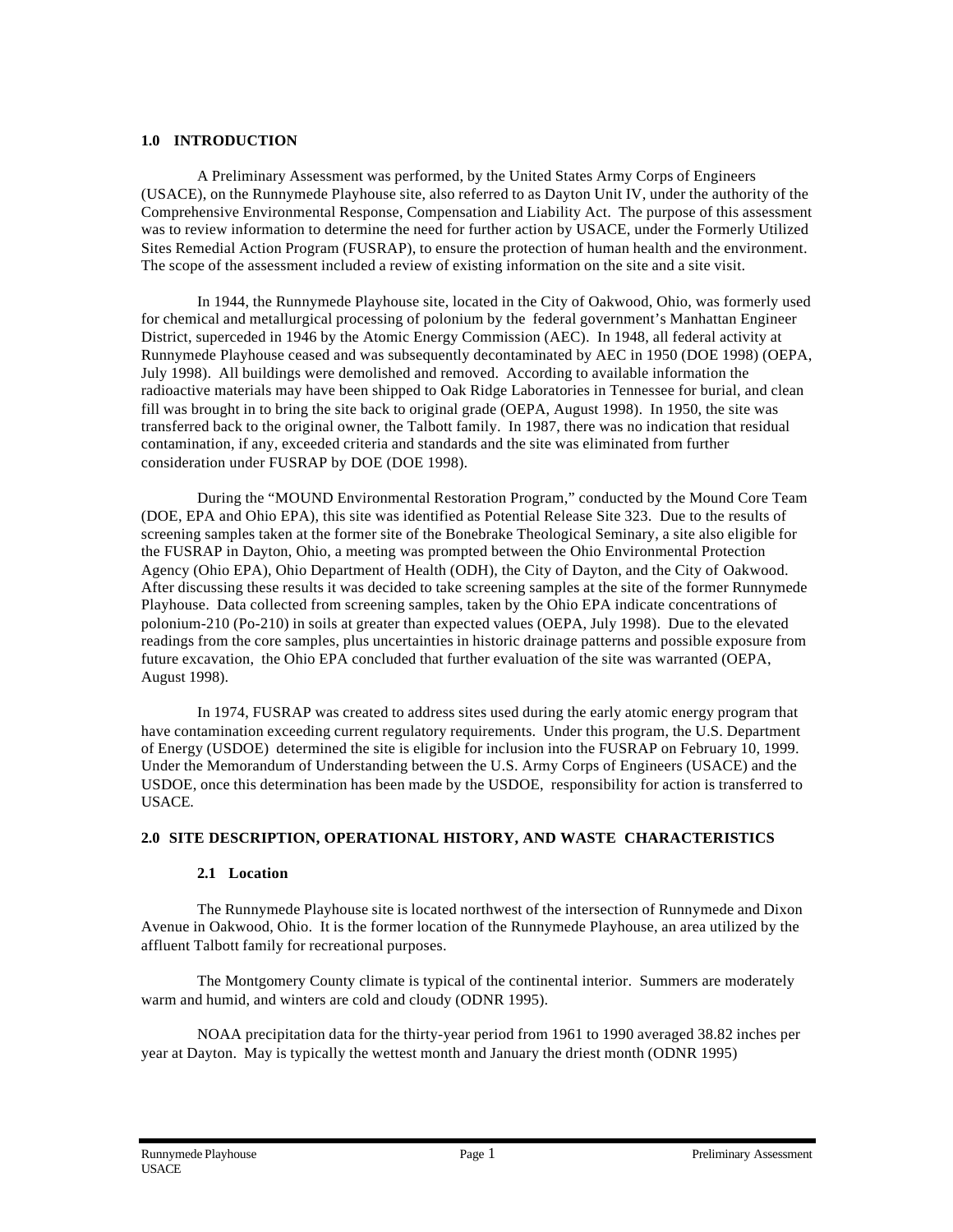All of Montgomery County is within the Ohio River Drainage basin. The majority of the county is drained by the Great Miami River and its tributaries. Only the southeast corner of the county is drained by tributaries of the Little Miami River (ODNR 1995).

#### **2.2 Site Description**

The site is located in a residential area of Oakwood, Ohio on private property. The original property where the chemical and metallurgical processing of polonium took place has been subdivided and is now part of seven private residential properties. The site of the original playhouse structure is presently a professionally landscaped hillside. The remainder of the site is now a combination of asphalt pavement, houses and lawns.

## **2.3 Operational History and Waste Characteristics**

Between 1944 and 1948, two processes were utilized in obtaining polonium-210 (Po-210). The first process involved the extraction of Po-210 from lead dioxide wastes generated by the Port Hope radium refinery, located in Ontario, Canada. After treating the lead dioxide with nitric acid and hydrogen peroxide, and subsequently raising the pH of the solution; a precipitate containing Po-210 was formed (OEPA, July 1998).

The second process, found superior to the lead dioxide process, involved the chemical separation of Po-210 from bricks containing bismuth-209. The bricks were irradiated via neutron bombardment at the Clinton Reactor in Oak Ridge, Tennessee, and shipped to the Runnymede Playhouse for the chemical separation. In 1945, this process became the sole operation utilized for the production of Po-210. (OEPA, July 1998) (DOE 1998)

The potential contaminants of concern derived from the two processes described include Polonium-210 and Lead-210. The inorganic contaminant, lead, may also be associated with these processes.

Operations ceased at Unit IV in 1948 when they were moved to Mound Laboratory, Miamisburg, Ohio, and the Unit IV facility was demolished and removed. According to records referenced by the U.S. DOE in the report, *FUSRAP Authority Review for Former Dayton Plant, Units III and IV*, of November 1998, no materials were buried onsite, sent to city landfills or other disposal facilities. According to available information, the resulting radioactive wastes may have been shipped to Oak Ridge National Laboratories in Oak Ridge, Tennessee for burial. In 1950 the site was transferred back to the Talbot family. (DOE 1998)

# **3.0 SOIL EXPOSURE AND AIR PATHWAYS**

# **3.1 Physical Conditions**

Information on soil characteristics is not available. It is known that fill material was brought to the site after operations ceased.

#### **3.2 Soil and Air Pathways**

The previous location of the Runnymede Playhouse, prior to demolition and removal, is currently the location of residential housing. Soil and air targets include the occupants of this residential setting encompassing the location.

According to the *PRS Dayton Unit IV Soil Screening Results Report*, issued by the Ohio Environmental Protection Agency in July 1998, surface and core soil samples were collected and analyzed in May 1998. The samples were analyzed for Po-210 via alpha spectroscopy and gamma emitting radionuclides via gamma spectroscopy.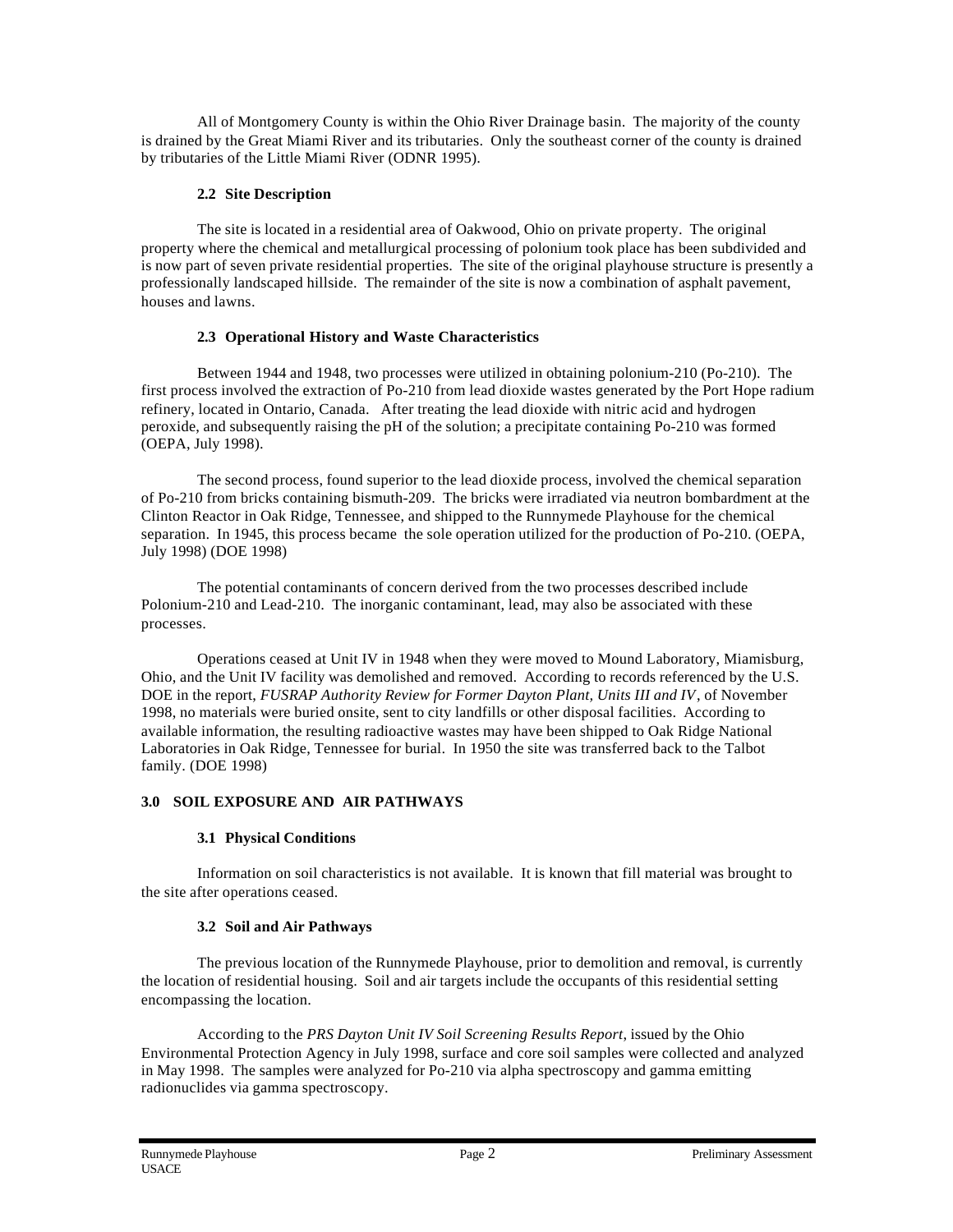One of six surface samples resulted in 9.0 pCi/g of Po-210. This result, from sample S5-1 (Refer to Figure 1.1 for location) is slightly above the average result for the remaining surface soil samples analyzed. The core samples were analyzed at varying depths, ranging from 1 foot to greater than 6 feet. The results indicate slightly elevated concentrations of Po-210 present in the soil samples taken at depths greater than one foot. The maximum concentration of Po-210 measured was 16 pCi/g at 2 feet. The remaining core sample analyses ranged from 1.4 pCi/g to 10 pCi/g Po-210.<sup>1</sup> The gamma spectroscopy performed on all samples did not result in elevated levels (OEPA, July 1998).

#### **3.3 Soil Exposure and Air Pathway Conclusions**

Potential exposures to radionuclides could occur during disturbance of site soils without proper controls. In conclusion, there is a likelihood of release if soils are disturbed based on sample results of surface and subsurface soil indicating the presence of FUSRAP related waste. Release to air pathways is not likely due to the characteristics of the waste and the non-disturbance of loose contamination.

#### **4.0 GROUND WATER PATHWAY**

#### **4.1 Hydrogeologic Setting**

Montgomery County lies within the Glaciated Central hydrogeologic region. The county is covered by variable thicknesses of glacial till, lacustrine deposits, and outwash. These unconsolidated glacial deposits are underlain by limestone, shale, and shaley limestone bedrock. Ground water yields are dependent on the type of aquifer and vary greatly throughout the county. Pollution potential indexes are relatively low to moderate in areas of till or lacustrine cover over bedrock. Buried valleys containing sand and gravel aquifers, and areas covered by outwash have moderate to high vulnerabilities to contamination (ODNR 1995).

Dayton Unit IV is located within the Till Plains section of the Glaciated Central hydrogeologic region. The site overlies sand and gravel interbedded in glacial till. This hydrogeologic setting is characterized by a moderate relief and sand and gravel deposits interbedded in glacial till. The till is composed primarily of clay with varying amounts of unsorted silt, sand, and gravel. The sand and gravel may be relatively thin and discontinous, lens-shaped bodies, or thick layers which cover a large area. The thick units are usually confined to common horizons within the till. Ground water occurs in both the till and the sand and gravel; however, the sand and gravel serves as the principal aquifer. Recharge to the sand and gravel is primarily due to infiltration of precipitation through the till. Depth to water in this region is 30 to 50 feet. Soils are typically described as clay loams. This site is rated lower in the pollution potential index range (ODNR 1995).

#### **4.2 Ground Water Pathways**

About 42 percent of Ohio citizens rely on ground water for drinking and household use from both municipal and private wells. Industry and agriculture also utilize significant quantities of ground water for process and irrigation. Over 10,000 rural households depend on private wells in Montgomery County (ODNR 1995). The Montgomery County Water Authority supplies the area encompassing the Former Runnymede Playhouse location. The distance to the nearest well field is approximately 1.5 miles.

Approximately 180,654 people live within about 4 miles of the site, including about 27,935 children between the ages of 5 and 17. The site is situated within a residential area (1990 Census Data).

#### **4.3 Ground Water Pathway Conclusions**

Sample results show only slightly elevated soil concentrations of Polonium 210. Based on this

l

 $1$  Background levels of Polonium 210 were found to be between 1 and 3 picocuries per gram by the Ohio EPA.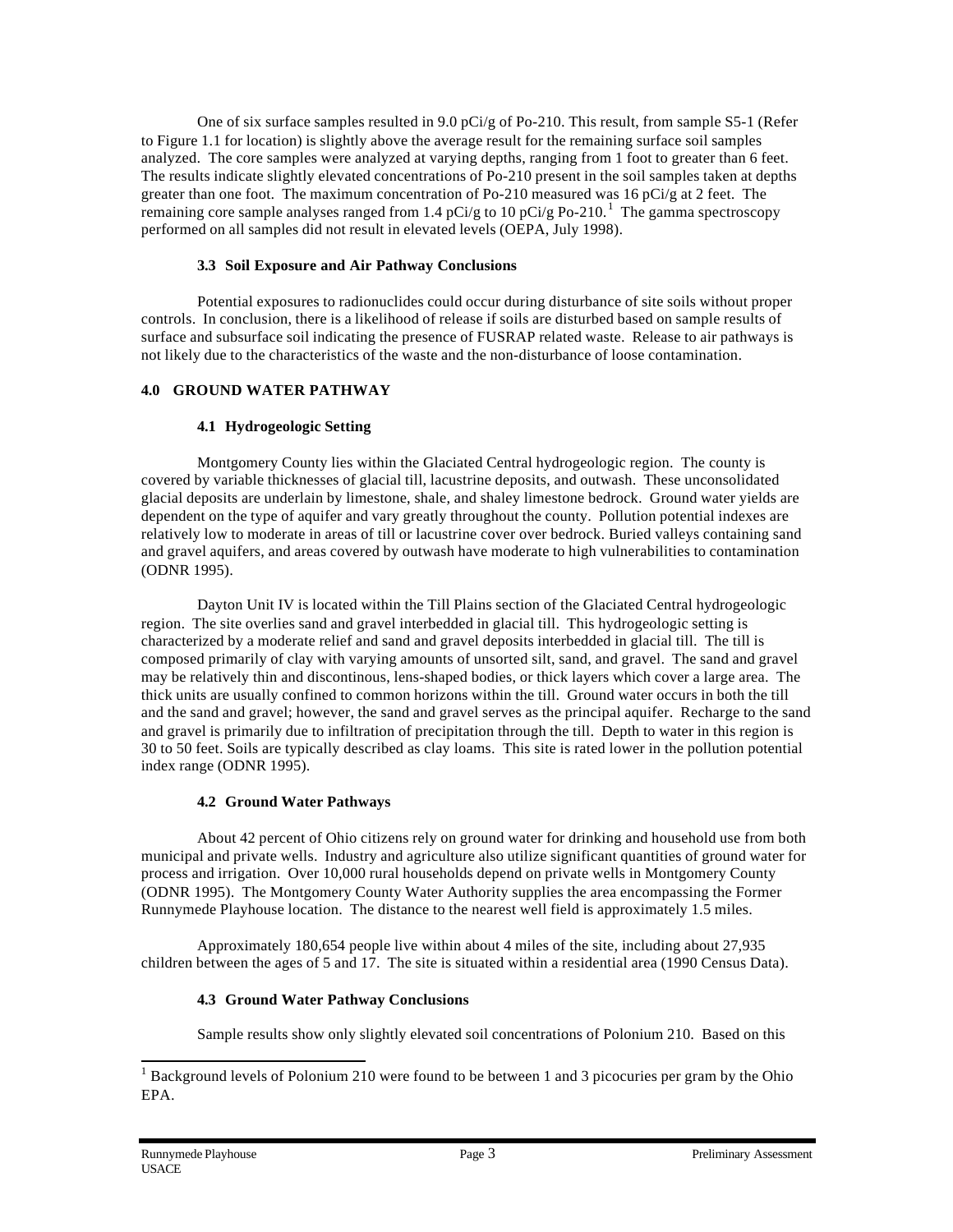data and the site's lower pollution potential index range, there is minimal likelihood of release to groundwater from the migration of contaminants through soil.

#### **5.0 SURFACE WATER PATHWAY**

#### **5.1 Hydrologic Setting**

The site is a rolling landscape toward the southwest and the Houx Stream, a tributary of the Great Miami River. The site stormwater runoff conveyance consists of a storm sewer system and stormwater swales discharging to the Houx Stream. Houx Stream reaches the confluence with the Great Miami River approximately 1 mile from Dayton Unit IV. From this point, the Great Miami River meanders in a south, southwest direction for greater than 15 miles (Topographic Map).

## **5.2 Surface Water Pathways**

Soil disturbance could result in the potential migration of contaminants from the site into the Great Miami River drainage basin where they could enter the food chain.

During the sampling event on May 5,1998, The Ohio Department of Health (ODH) performed a walkover survey of the site and surrounding areas. Stormwater swales to the south of the site were surveyed. Particular attention was paid to storm sewer grates (OEPA, July 1998). No areas of elevated activity were identified using direct field measurements.<sup>2</sup>

## **5.3 Surface Water Pathway Conclusion**

In conclusion, there is a slight likelihood of release to surface water based on the ability of the contaminant of concern to reach surface water via stormwater runoff.

## **6.0 SUMMARY AND CONCLUSIONS**

The data collected from the screening samples taken at Runnymede Playhouse report concentrations of Po-210 in soils at greater than background values. Site history and the physics of Po-210 do not corroborate the samples. Based on the sample data and radiological survey conducted by the Ohio Department of Health, Ohio EPA determined that there is no immediate health risk at the site (OEPA, July 1998).

To better evaluate the potential risk to human health and the environment, it is recommended that a Site Inspection of the Runnymede Playhouse site be conducted to determine the type, quantity and extent of contaminants. It is further recommended specific Data Quality Objectives (DQO's) should include the screening for Lead-210, the parent nuclide of Po-210. This DQO will substantiate the activity exhibited by Lead-210, the potential source of Polonium, and model this activity to determine risk to the public. Information collected during the Site Inspection will be used to determine whether or not the former Runnymede Playhouse site requires further investigation and/or remedial action under the Formerly Utilized Sites Remedial Action Program.

<sup>&</sup>lt;sup>2</sup> It is noted by USACE that the sensitivity of direct field measurements is lower than the sensitivity of laboratory analysis in the detection of radionuclide concentrations. This fact will be utilized in the planning for future investigations at Runnymede Playhouse.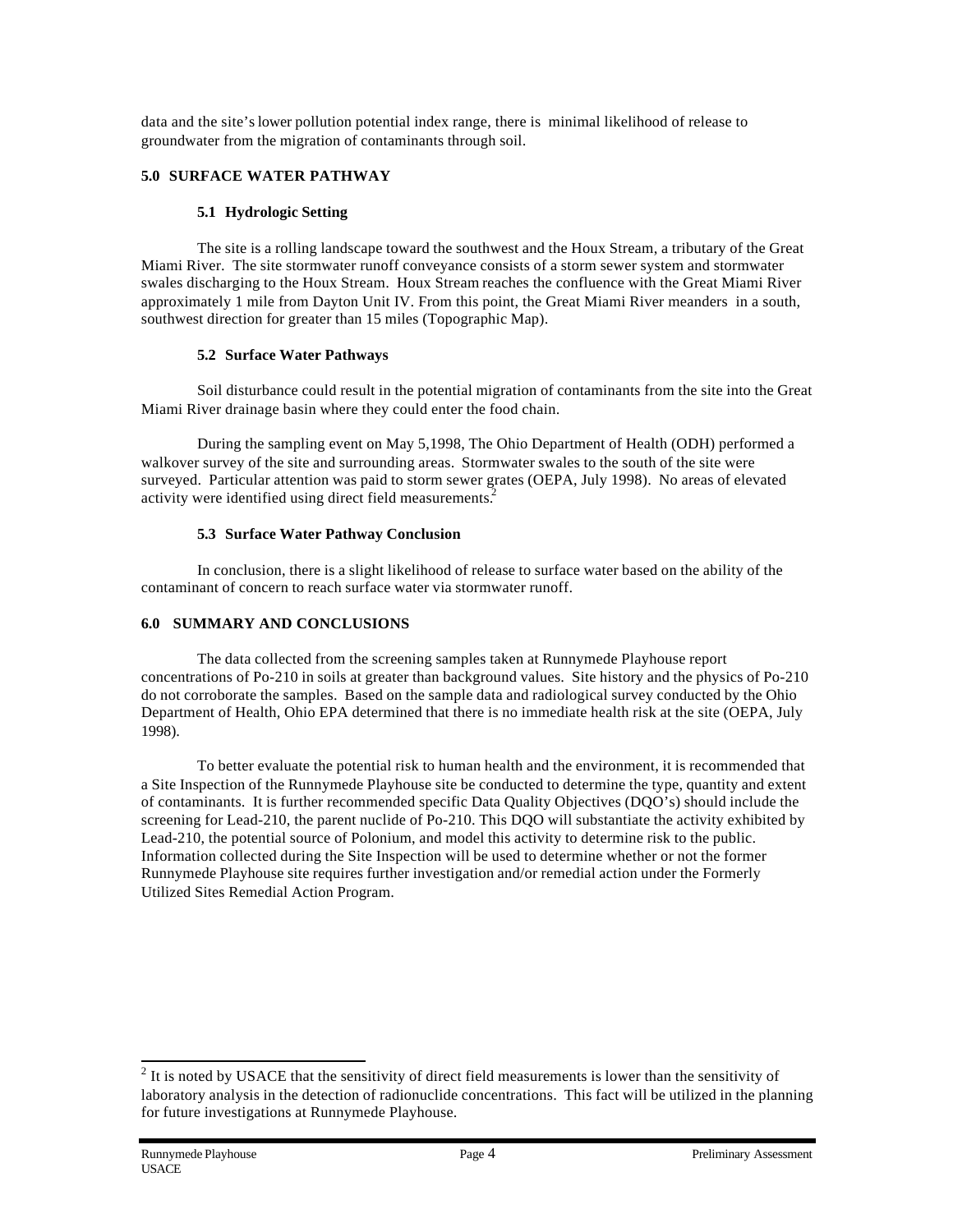# **ATTACHMENT A SITE MAP**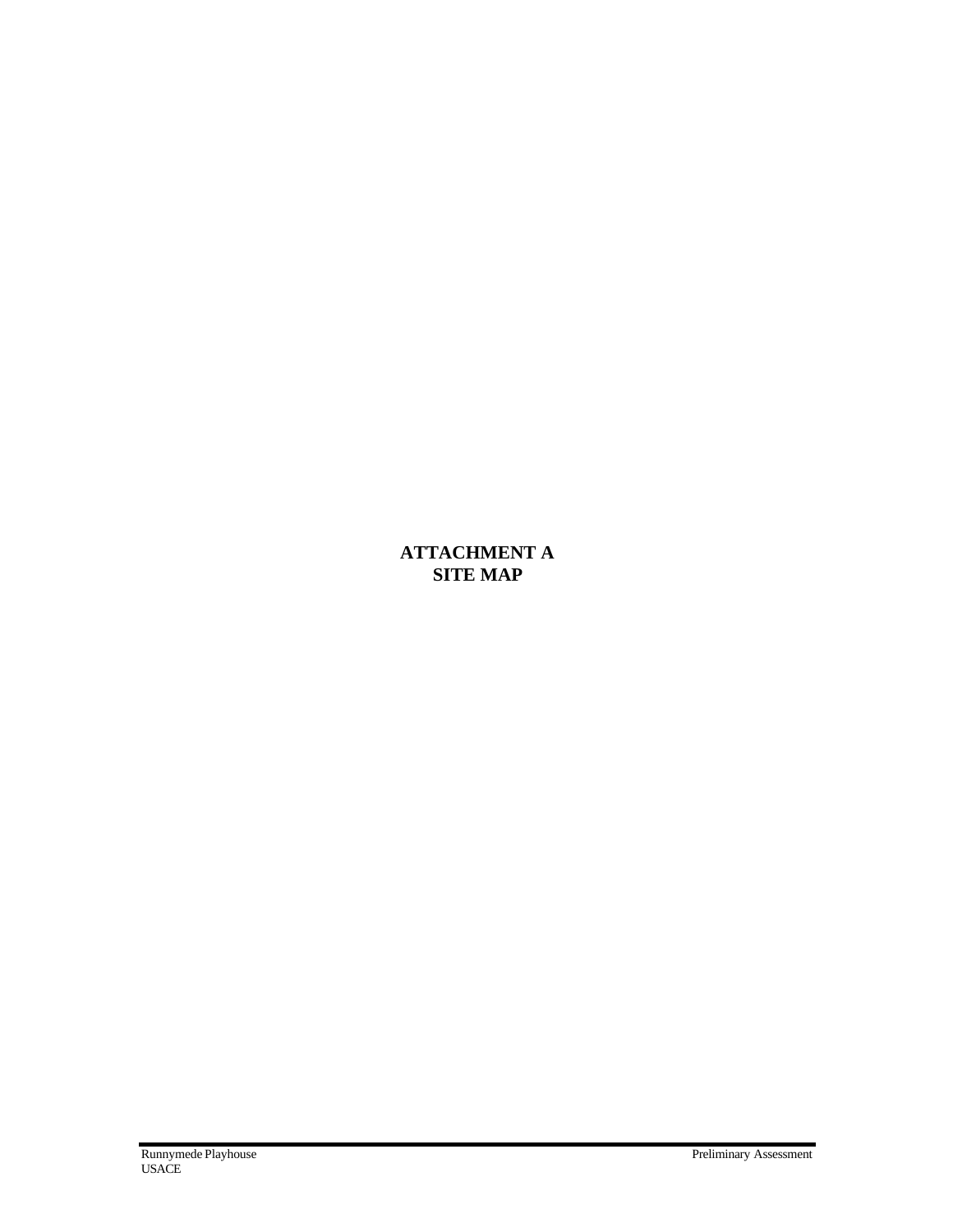

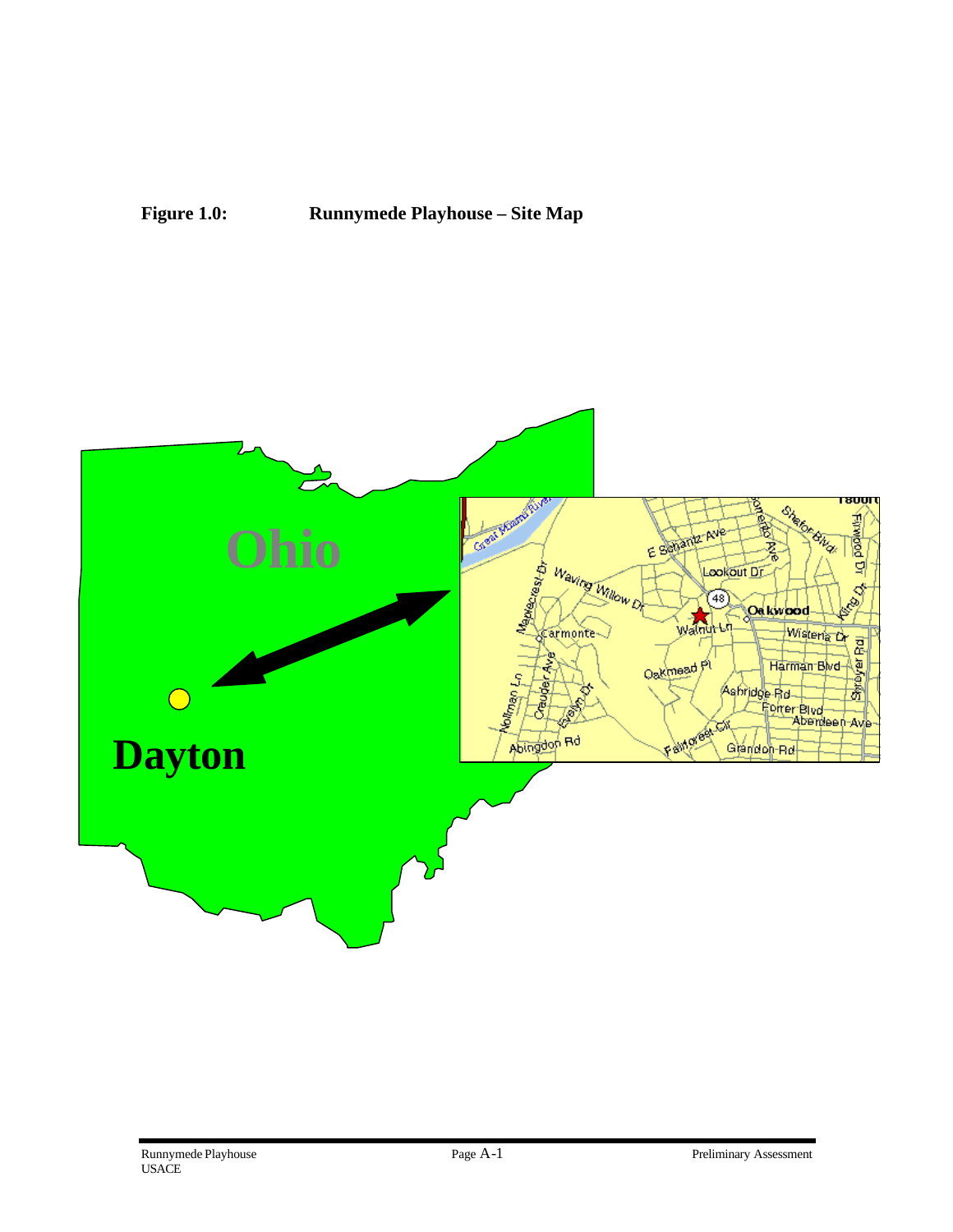



Approximate Site Boundary Line

Approximate Location of Residential Homes

• Modified version of the Ohio EPA map found in OEPA, July 1998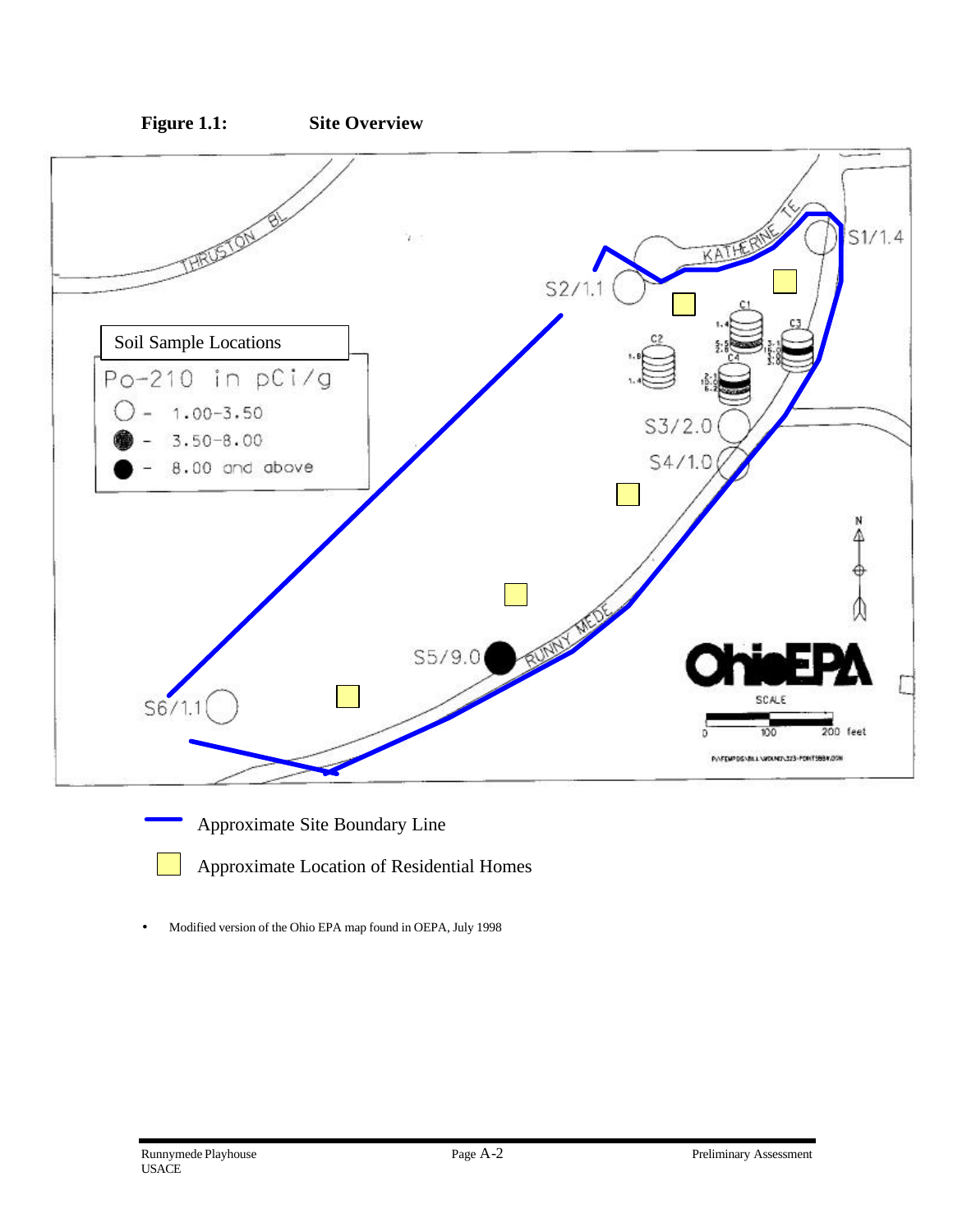**ATTACHMENT B REFERENCES**